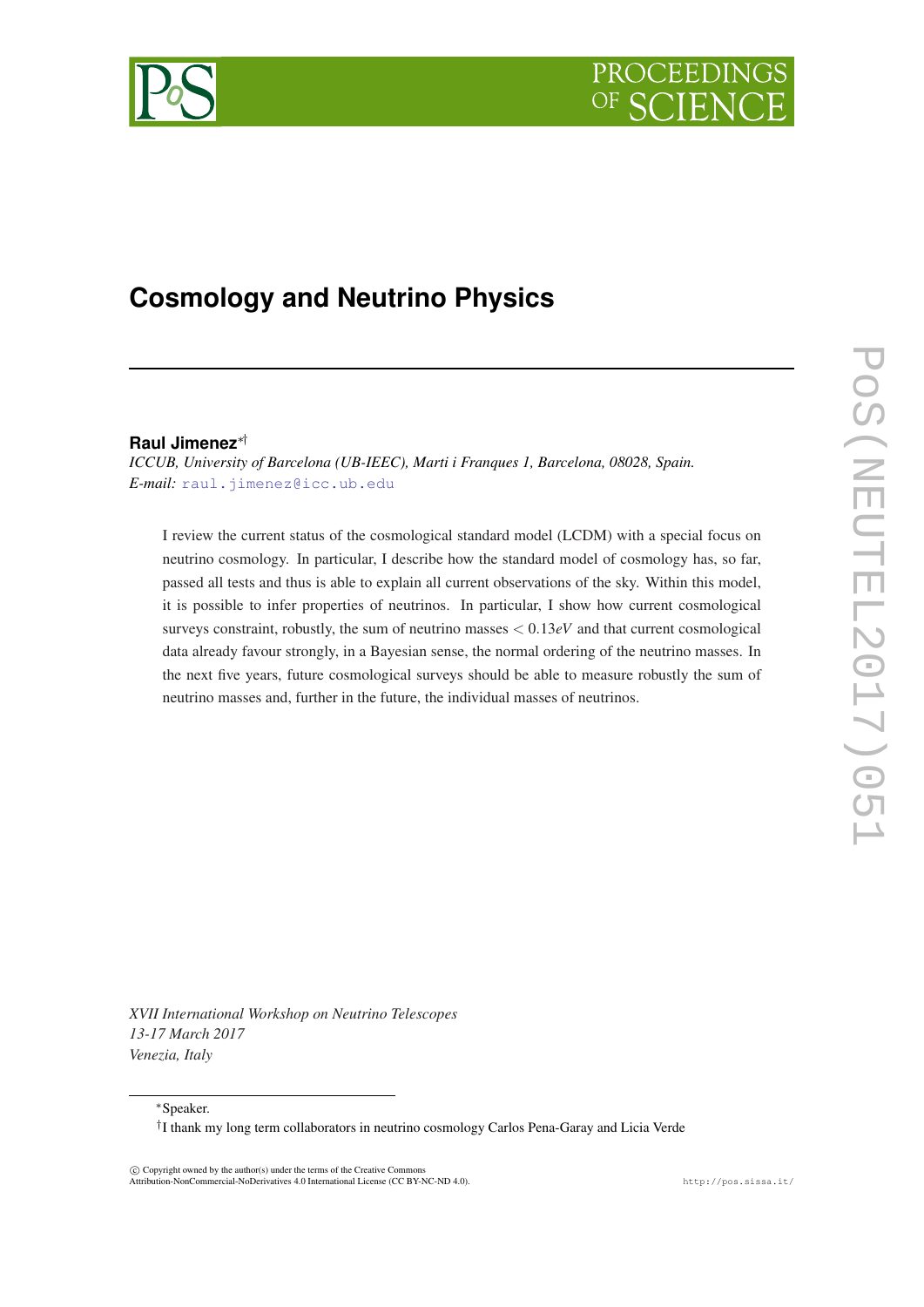## 1. Introduction

In the past few years, there has been an amazing progress in cosmology. An accurate cosmic microwave background (CMB) angular power spectrum, both in temperature and polarization has been measured by WMAP [\[1\]](#page-8-0) and Planck [\[2](#page-9-0)]. The expansion history of the Universe has been mapped in several ways: with measurements of the Baryon Acoustic Oscillation (BAO) scale by the Baryon Oscillation Spectroscopic Survey (BOSS) of the Sloan Digital Sky Survey (SDSS) [[3](#page-9-0)] and others  $[4, 5]$  $[4, 5]$  $[4, 5]$  $[4, 5]$  $[4, 5]$ ; by the luminosity distance relation as given by Type 1A supernova data e.g.,  $[6]$  $[6]$  $[6]$ ; via the direct measurement of the Hubble parameter with cosmic chronometers [\[7,](#page-9-0) [8\]](#page-9-0).

Finally, large scale structure (LSS) has been probed by a variety of surveys (galaxies e.g., [[9](#page-9-0), [10](#page-9-0), [11,](#page-9-0) [12](#page-9-0)], weak lensing e.g., [[13,](#page-9-0) [14,](#page-9-0) [15](#page-9-0), [16,](#page-9-0) [17](#page-9-0)],  $Ly\alpha$  [\[18](#page-9-0)]) with increased sensitivity to the scale and redshift dependences of the matter power spectrum, thanks also to redshift space distortion measurements e.g., [[19,](#page-9-0) [20](#page-9-0)].

All this wealth of cosmological data show a consistent ΛCDM model with improved precision on parameters and better control of systematics. If included as a parameter in the model, total neutrino mass bounds have significantly improved in a variety of analysis, yielding an upper bound slightly higher than 100 meV [[18,](#page-9-0) [21\]](#page-9-0). Massive neutrinos free stream out of potential wells, erasing fluctuations and thus suppressing power on small scales e.g., [[22,](#page-9-0) [23\]](#page-9-0); the measured small-scale power is consistent with the standard (massless neutrino) ΛCDM model and inconsistent with large neutrino masses. These bounds are very close to the limit that separates inverted and normal ordering and is within a factor of two of the lower limit of the sum of neutrino masses set by oscillations e.g., [[24\]](#page-9-0). Near-future progress in this measurement has an important impact on a crucial question in neutrino physics [[25\]](#page-9-0): is neutrino its own anti-particle? The almost century-old question can be resolved if a neutrinoless double beta decay is observed [[26,](#page-9-0) [27](#page-9-0)]. If light neutrinos are the main source of this decay, the measurement of the neutrino mass, provides an estimate of the half-life and therefore the size and level of background of experiments required to prove it.

Massive neutrinos affect cosmological observations in a variety of different ways. For example, the combination of CMB and BAO data constrain the total neutrino mass  $\Sigma < 0.23$  eV at the 95% confidence level [\[2\]](#page-9-0). Neutrinos with mass  $\leq$  1eV become non-relativistic after the epoch of recombination probed by the CMB, thus massive neutrinos alter matter-radiation equality for a fixed physical matter density  $\Omega_m h^2$ . After neutrinos become non-relativistic, their free streaming damps the small-scale power and modifies the shape of the matter power spectrum below the freestreaming length. Combining large-scale structure and CMB data, at present the sum of masses is constrained to be  $\Sigma \lesssim 0.13$  eV [[21,](#page-9-0) [18\]](#page-9-0). Forthcoming large-scale structure data promise to determine the small-scale  $(0.1 \le k \le 1 \text{ h/Mpc})$  matter power spectrum exquisitely well and to yield errors on  $\Sigma$  well below 0.1 eV (e.g., [[28](#page-9-0), [29\]](#page-9-0)).

Cosmological surveys provide crucial information on the absolute masses of neutrinos, information that is not accessible even to future laboratory experiments [\[32,](#page-9-0) [33,](#page-9-0) [34\]](#page-9-0). Recent analyses have already established a robust upper limit on the sum of neutrino masses of  $\Sigma < 0.13$  eV [\[31](#page-9-0)] and  $\Sigma < 0.12$  [\[18](#page-9-0)] at 95% confidence (throughout this work we shall denote  $\Sigma m_v$  as  $\Sigma$  for brevity). This limit is tantalisingly close to the lower limit for the sum of the masses in the inverted hierarchy  $\Sigma = 0.0982 \pm 0.0010$  eV (68% C.L.) [\[30\]](#page-9-0). Because the volume covered by cosmological surveys keeps increasing, their statistical errors shrink, soon leading to either (a) a measure the total neu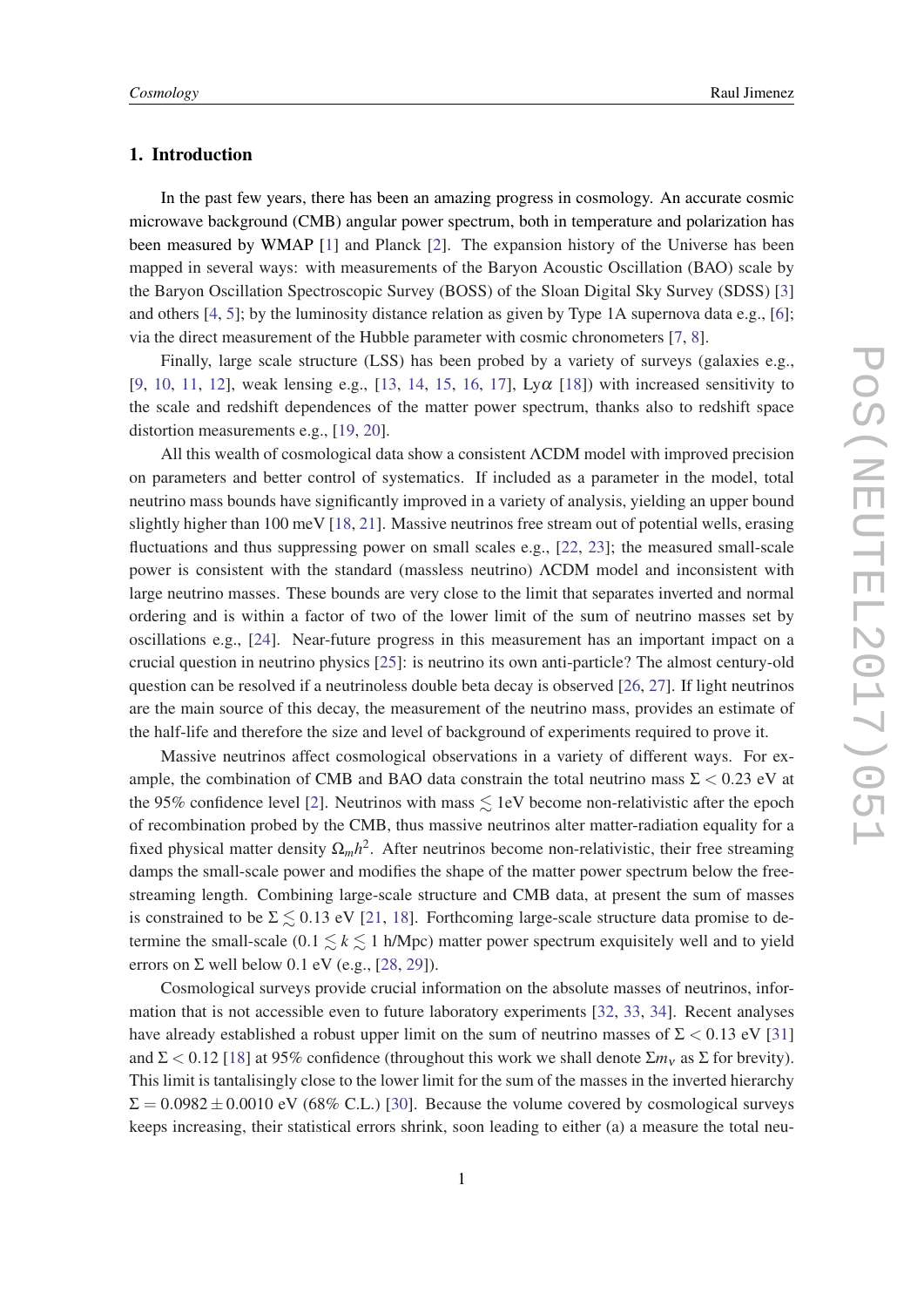trino mass or (b) the exclusion of the inverted hierarchy, leaving the normal one as the only viable option. It is therefore possible to determine the neutrino hierarchy, even in the absence of a mea-surement of the total mass e.g., Ref. [\[28,](#page-9-0) [29](#page-9-0), [35](#page-10-0)]. Future surveys may even yield a measurement of the mass differences between the lightest and heaviest eigenstates [\[36](#page-10-0)]. This measurement would also provide a powerful consistency check: the measured mass splitting from cosmology should be consistent with the squared mass splitting from oscillations.

Neutrino oscillation data have measured the neutrino squared mass differences, which are hierarchical. Given the smallness of neutrino masses and the hierarchy in mass splittings, we can characterize the impact of neutrino masses on cosmological observables and in particular on the matter power spectrum by two parameters: the total mass  $\Sigma$  and the ratio of the largest mass splitting to the total mass, ∆; while one can safely neglect the impact of the solar mass splitting in cosmology. In this excellent approximation, two masses characterize the neutrino mass spectrum, the lightest one, *m*, and the heaviest one, *M*.

Relevant cosmological constraints on neutrino masses (i.e., coming from measurements of the small scales power suppression) have to be matched with careful verification of systematic effects or alternative explanations of the data. Building on the work of [\[25](#page-9-0)], we show that cosmological data contain information on the neutrino masses additional to the power suppression, statistically *independent* from it, and in a form that can hardly be mimicked by other effects. Such *footprint* is fully described by the measured power suppression (an astrophysical measurement) and atmospheric neutrinos mass splitting (a neutrino oscillation experiment measurement). Driven by the current strong limits in the total mass, we demonstrate that if the total mass is measured from forthcoming cosmological data then there is sensitivity to detect the *footprint* and measure from it the expected large mass splitting. The agreement of the mass splitting inferred from cosmology and the large neutrino mass splitting measured by oscillation experiments should prove as convincing evidence of the discovery of relic neutrinos from cosmological surveys.

#### 2. Cosmology, oscillations, and statistics

In this section we provide a brief review of the three disciplines that are central to current research in neutrino cosmology.

## 2.1 Cosmology: observational constraints and degeneracies

Massive neutrinos influence both the expansion history and growth of structure in the Universe. Neutrinos of mass  $\leq 1$  eV become non-relativistic after the epoch of recombination probed by the Cosmic Microwave Background (CMB), and this mechanism allows massive neutrinos to alter the relationship connecting the physical matter density  $\Omega_m h^2$  to the redshift of matter-radiation equality. The neutrinos' radiation-like behaviour at early times modulates the peak positions in the CMB angular power spectrum. However this effect is somewhat degenerate with other cosmological parameters. Neutrinos are also responsible for dampening the matter power spectrum below their free-streaming scale; see e.g., [[23\]](#page-9-0) for a review. This effect, which amounts to a scale dependent power suppression, is straightforward to compute in linear theory [[37\]](#page-10-0) and in the non-linear regime via numerical simulations e.g., [\[38](#page-10-0), [39,](#page-10-0) [40](#page-10-0)].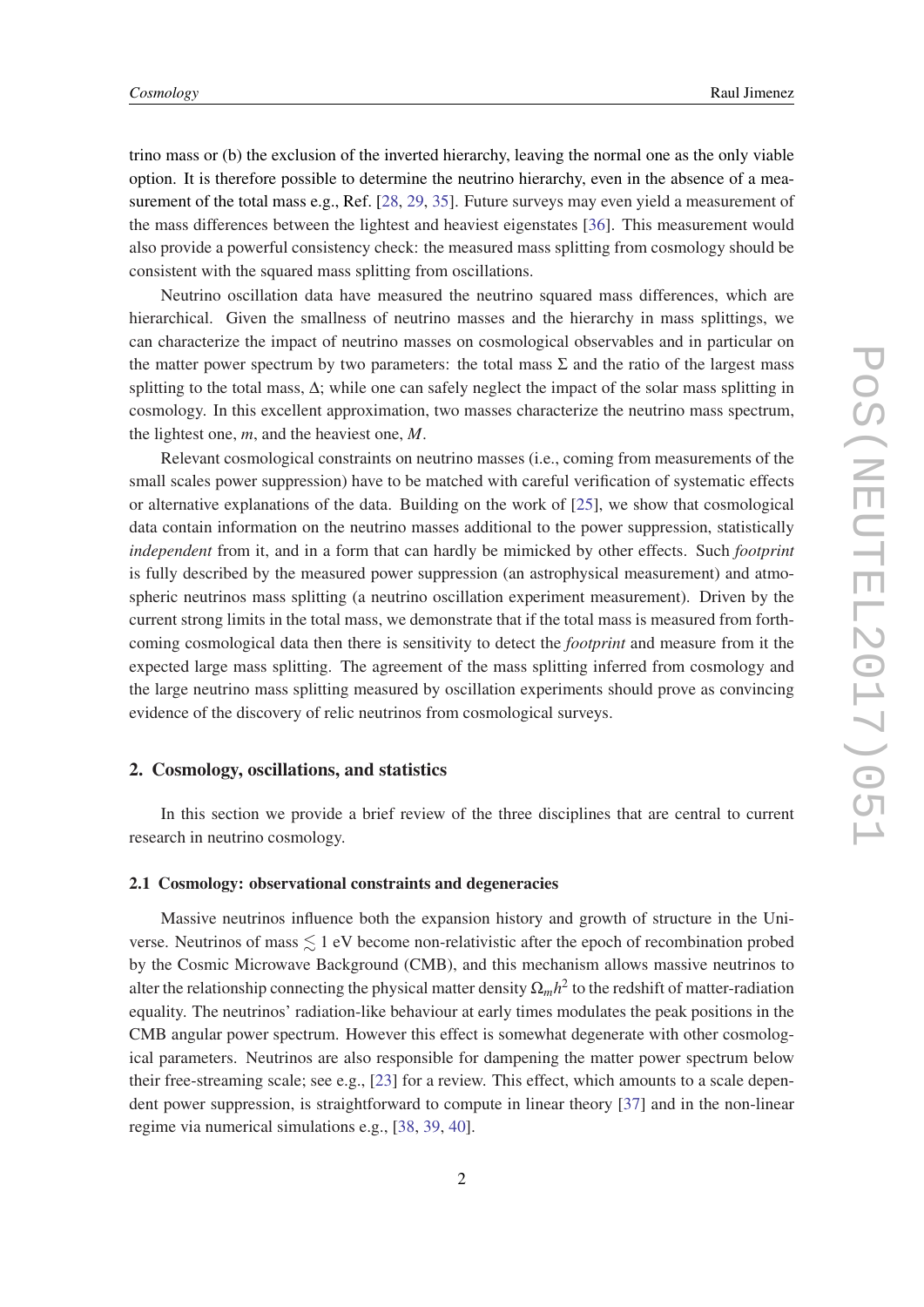Due to these mechanisms, cosmological observables are predominantly sensitive to the sum of neutrino masses  $\Sigma$  e.g., [[41,](#page-10-0) [42,](#page-10-0) [43](#page-10-0), [23](#page-9-0), [44](#page-10-0), [45](#page-10-0), [46](#page-10-0)]. While the effect of neutrino mass on the CMB is related to the physical density of neutrinos, and therefore the mass difference between eigenstates can be neglected, individual neutrino masses, however, can have an effect on the largescale shape of the matter power spectrum. Neutrinos of different masses have different transition redshifts from relativistic to non-relativistic behaviour, and their mass splitting changes the details of the radiation-domination to matter-domination regime. A precise measurement of the matter power spectrum shape can give information on both the sum of the masses and individual masses (and thus the hierarchy), even if the second effect is much smaller than the first [\[36\]](#page-10-0).

There are only two independent neutrino mass squared differences. In this convention  $m_1 < m_2$ and  $m_1$ ,  $m_2$  refer to the smaller square mass difference. Thus there are two possible hierarchies only. In what is known as the normal mass hierarchy,  $m_1$ ,  $m_2$ , and  $m_3$  are defined in ascending order,  $m_1 \le m_2 \le m_3$ . For the case of the inverted hierarchy, the sequence becomes  $m_3 \le m_1 \le m_2$ . In other words the hierarchy does not strictly corresponds to whether we have two small masses and one large or vice versa, this arises only once the results of the measurements of atmospheric and solar oscillations square mass splitting are in hand; the hierarchy is given by the sign of the square mass splitting involving *m*3.

We define the relation between the neutrino masses *m* and *M* and the parameters  $\Sigma$  and  $\Delta$  as

$$
NH: \quad \Sigma = 2m + M \quad \Delta = (M - m)/\Sigma \tag{2.1}
$$

$$
IH: \quad \Sigma = m + 2M \quad \Delta = (m - M)/\Sigma. \tag{2.2}
$$

Significant progress has been made by cosmological surveys to constrain the total mass of neutrinos. For example, the latest Planck satellite results show that CMB data alone constrain  $\Sigma < 0.59$ eV (95% C.L.) [\[2\]](#page-9-0), where the upper limit is stronger than  $\sim$  1 eV because of the extra constraining power offered by secondary effects, mostly lensing. The inclusion of late-time information about the cosmic expansion history, such as that provided by measurements of the Baryon Acoustic Oscillations (BAO), further breaks cosmological parameters degeneracies yielding a limit  $\Sigma < 0.17$ eV (95% C.L.).

Including information about the shape of the matter power spectrum further tightens these constraints, even when BAO information is not used. In Ref. [\[31](#page-9-0)] the authors have carefully examined the impact of using different galaxy populations and tracers to estimate the power spectrum of the underlying dark matter and concluded that  $\Sigma < 0.13$  eV at 95% confidence. This constraint tightens to  $\Sigma$  < 0.11 eV if also the latest measurement of the Hubble constant [[47\]](#page-10-0) are included. Ref. [\[31](#page-9-0)] result is consistent with the previous constraint from a different estimate of the power spectrum of dark matter using the Lyman- $\alpha$  forest [\[18](#page-9-0)],  $\Sigma < 0.12$  eV (see also [[48,](#page-10-0) [49\]](#page-10-0)).

All the above constraints assume a standard cosmological model, where the spatial geometry is flat, dark matter (excluding the neutrino component) is cold, the dark energy is a cosmological constant, general relativity is the correct description of gravity on large, cosmological scales, the initial conditions of the Universe are given by a process like inflation and thus the primordial power spectrum is a nearly scale invariant power law. In addition, it is implicitly assumed that modelling of real world effects such as tracer's bias, non-linearities, etc. is sufficiently accurate as not to induce systematic errors that are larger than the reported ones. Relaxing any of these assumptions would weaken the constraints significantly e.g., [[50,](#page-10-0) [51](#page-10-0), [52](#page-10-0)].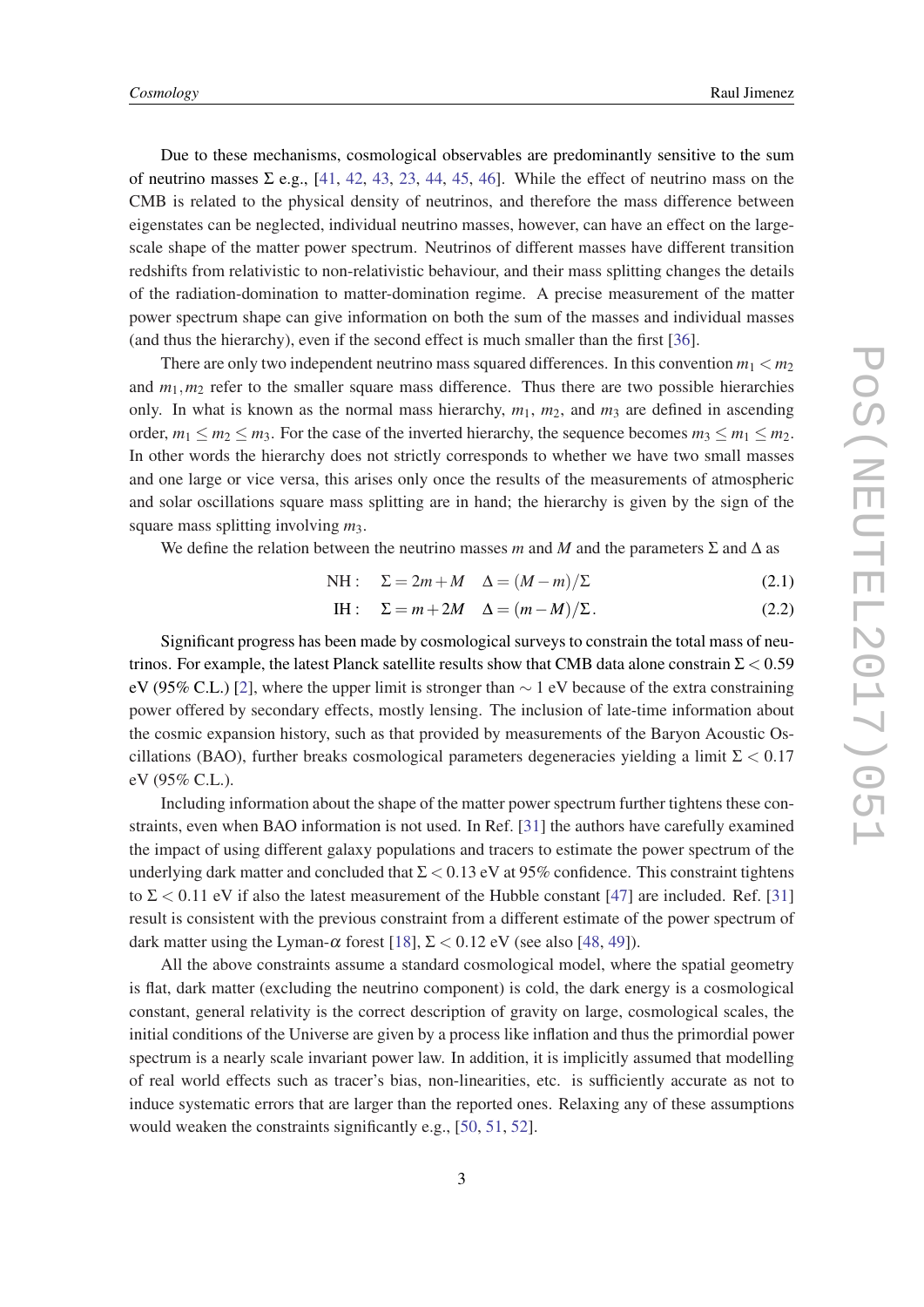Detecting the effect of neutrino masses on cosmological structure and resolving the neutrino mass scale is well within the reach of up-coming cosmological surveys (e.g., [[53,](#page-10-0) [28,](#page-9-0) [29](#page-9-0)] and references therein).



Figure 1: Constraints from neutrino oscillations (shaded regions) and from cosmology in the Σ-∆ plane. In this parameterization the sign of  $\Delta$  specifies the hierarchy.

#### 2.2 Neutrino Experiments

Solar, atmospheric, reactor and accelerator neutrino experiments have observed neutrino flavor conversion driven by neutrino masses. The experiments that mostly contribute to a precise measurement of the neutrino masses are sensitive to the relative phases acquired by relativistic neutrinos on their way from the production zone to the detector. Therefore the neutrino oscillation observables are sensitive to mass splittings, specifically to differences in the square of their masses. Matter effects allow the sign of the mass splittings to be distinguished, a goal which has been achieved in the small mass squared splitting but not the large one. The degeneracy in this second case distinguishes the two hierarchy mass orderings, normal and inverted. Identifying the neutrino mass hierarchy is a key objective for future neutrino oscillation experiments, in addition to a determination of the complex phase involved in flavor conversion.

The absolute neutrino mass is not accessible via flavor conversion experiments, but it can be probed using beta decay. Experiments require sufficient mass and very good energy resolution in order to measure the beta spectrum close to the endpoint, where the neutrino energy is the neutrino mass. The experiments measure the effective mass of the electron, which is the combination of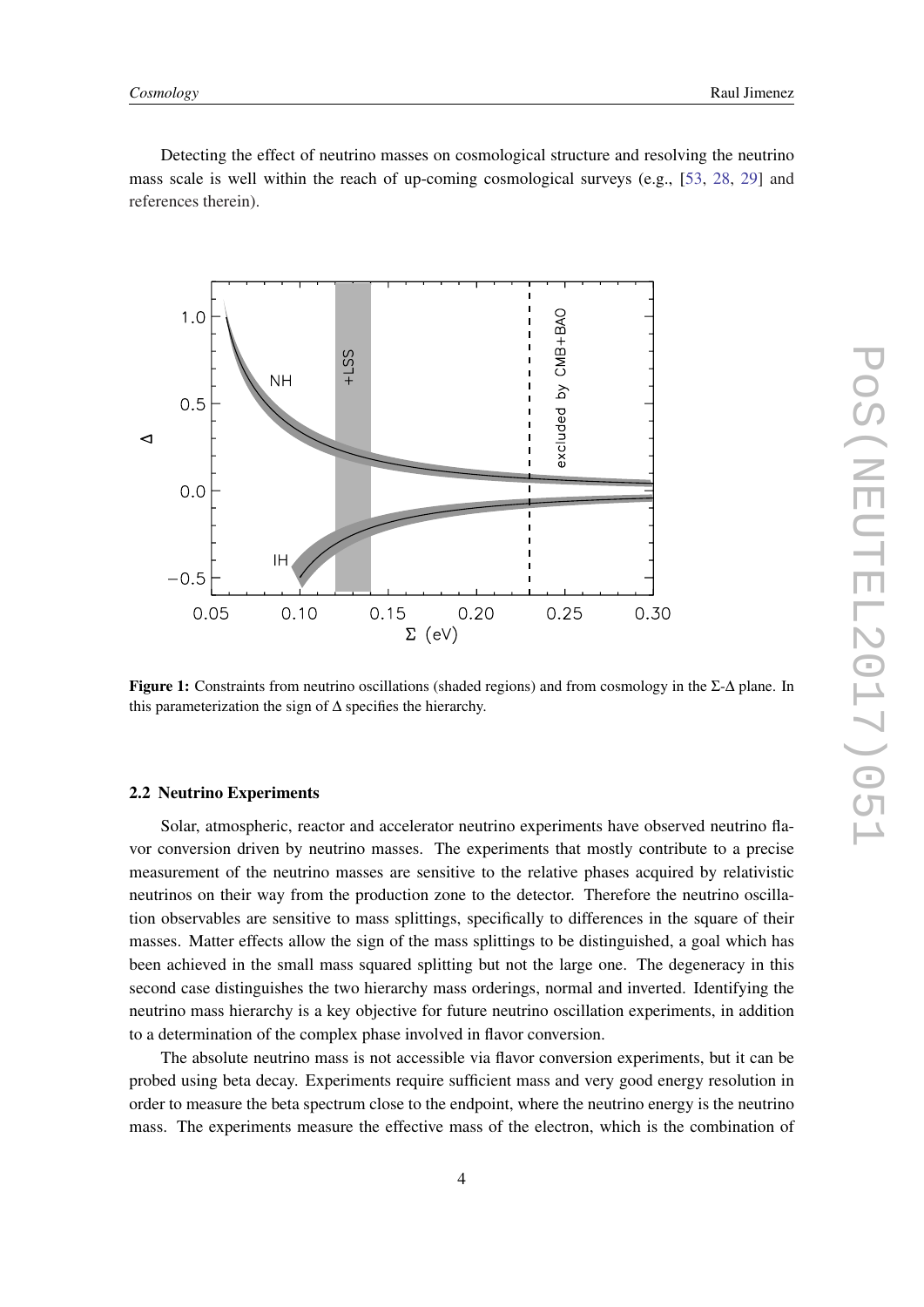neutrino masses weighted by their content in the electron flavor. The present bound derived from the electron mass is 2.3 eV ( $\Sigma < 6.9$  eV) at 90% confidence. The KATRIN experiment is expected to significantly improve upon this bound, reaching approximately 0.2 eV ( $\Sigma < 0.6$  eV) at 90% [[32\]](#page-9-0). Meanwhile new proposals [[33\]](#page-9-0) like Project 8 [[34\]](#page-9-0) aim for yet greater sensitivity.

#### 2.3 Bayesian Model Selection

It is now the standard to employ Bayesian model selection in order to quantify the manner in which the combination of existing data, from both cosmology and neutrino experiments, should influence our belief in the normal or inverted hierarchy. Each hypothesis possesses the same number of free parameters, facilitating a fair comparison between the two. Furthermore their low dimensionality (three masses) permits an exact evaluation of the Bayesian evidence, a process which is often highly impractical for more complex models.

The Bayesian evidence  $p(D|\mathcal{H})$  (the probability of the data *D* given the hypothesis  $\mathcal{H}$ ) is largely ignored during conventional analyses of cosmological parameter estimation, as it merely takes the form of a normalising constant in Bayes theorem

$$
p(\alpha|D,\mathcal{H}) = \frac{p(D|\alpha,\mathcal{H})p(\alpha|\mathcal{H})}{p(D|\mathcal{H})}.
$$
\n(2.3)

where  $p(D|\alpha,\mathcal{H})$  is the likelihood,  $\alpha$  denote the parameters of the model, and  $p(\alpha|\mathcal{H})$  the prior. However, when it comes to determining our preference for one hypothesis over another, the evidence plays a central role. In order to evaluate the evidence it may be expressed in terms of the likelihood and the prior probability  $\pi = p(\alpha|\mathcal{H})$  as follows

$$
p(D|\mathcal{H}) = \int p(D|\alpha, \mathcal{H}) p(\alpha|\mathcal{H}) d\alpha.
$$
 (2.4)

The ratio of evidences for two competing hypotheses,  $\mathcal{H}_1$  and  $\mathcal{H}_2$ , is referred to as the Bayes factor, and this represents the key quantity in Bayesian model selection,

$$
K = \frac{p(D|\mathcal{H}_1)}{p(D|\mathcal{H}_2)}.
$$
\n(2.5)

Mechanisms which lead us to prefer one model over another can be crudely decomposed into two contributing factors: the peak and the breadth of the integrand given in (2.4). These two quantities are known as the maximum likelihood value, and the so-called Occam factor. If one hypothesis is capable of fitting the data better than another, then it will yield a greater value of  $p(D|\alpha,\mathcal{H})$ , and this modifies our belief accordingly. Of greater significance is the second contribution to the evidence, which relates to the predictivity of the model. This concept was succinctly summarised by MacKay [[54\]](#page-10-0) as follows:

*"The Occam factor is equal to [...] the factor by which*  $\mathcal{H}$ *'s hypothesis space collapses when the data arrive."*

In other words, the Occam factor penalises complex models; these can be models having many parameters or, as in this case when the two models we compare have the same number of parameters, the complexity of the predictions that the model makes. In this case the Occam factor penalises models that have to be fine tuned to fit the data. Thus the Bayes factor balances the quality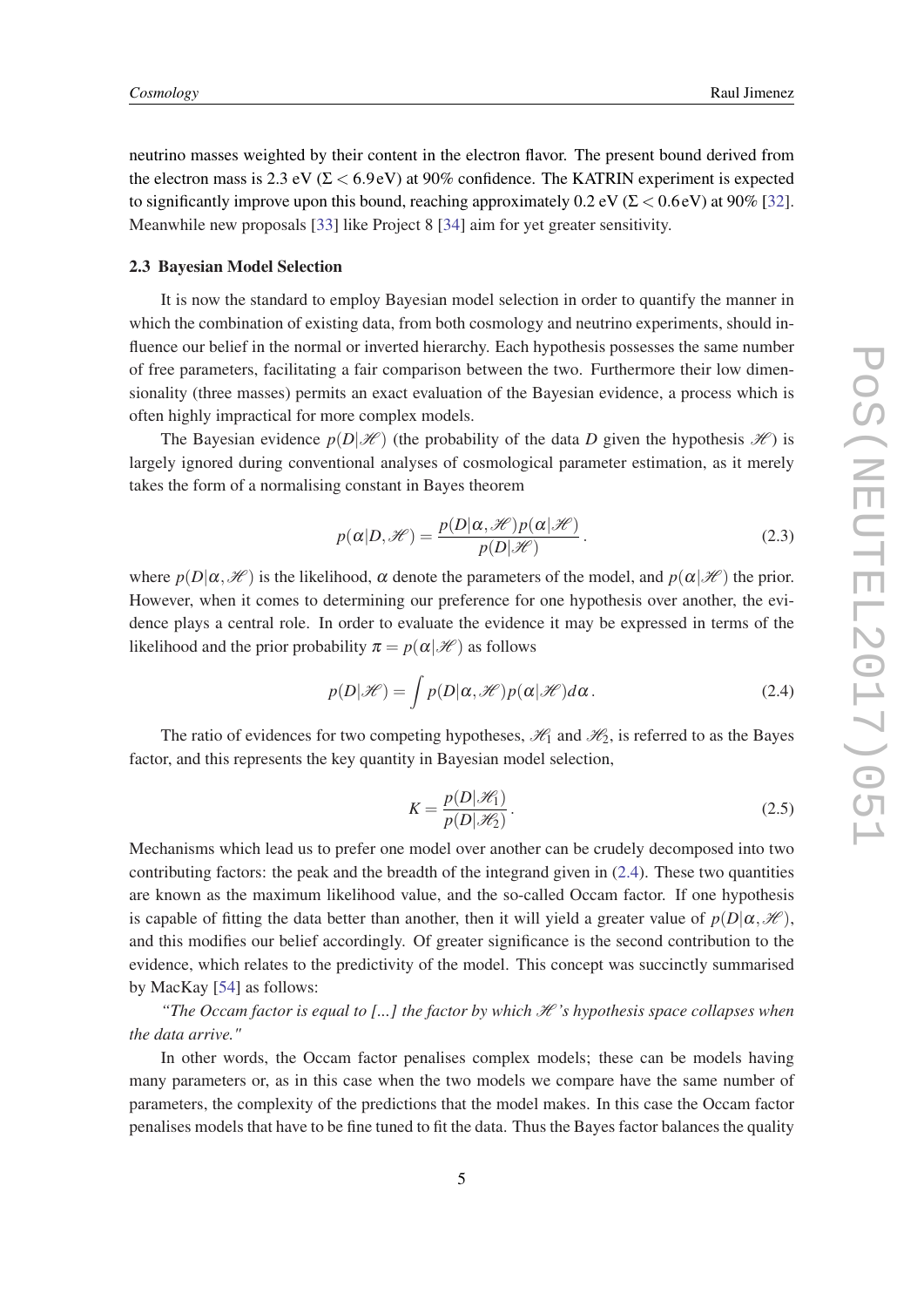of the fit versus the model complexity, as such it rewards highly predictive models and penalises models with "wasted" parameter space (i.e., it favours models which offer a good fit over large part of the prior volume). Inevitably the evidence calculation thus depends on the choice of prior and prior ranges. Our prior choice will be discussed below. Therefore if a much greater fraction of one hierarchy's three-dimensional parameter volume is excluded by the data, we should favour the other hierarchy (see Fig. 2).



Figure 2: A visualisation of the heavily reduced parameter space available in the case of the inverted neutrino mass hierarchy, relative to the normal case. The red dash-dot contours illustrate constraints on the mass splittings, as imposed by neutrino oscillation experiments (broadened to show  $10\sigma$  uncertainties for visualisation purposes). The solid black line corresponds to the combination of a cosmological upper bound on the sum of the neutrino masses  $\Sigma < 0.12$  eV with the measurement of  $\Delta m_{12}^2$ . The diagonal dashed line demarcates the two hierarchies. The colouring of the shaded areas represents the amount of parameter space available in the third dimension,  $\Delta(\log m_2)$ .

#### 2.4 Interpreting results from upcoming surveys

Fig. [3](#page-7-0) serves as guidance for the interpretation of forthcoming results from cosmology. In order to facilitate a comparison with conventional cosmological analyses, we present our results in terms of the 95% confidence bounds which would be achieved when imposing a uniform prior on  $\Sigma$ , and without utilising external information from neutrino oscillation experiments. The solid line corresponds to the family of Gaussian likelihoods  $p(D_{\Sigma}|\Sigma)$ , of varying standard deviation but each with maxima located at 0 eV, as motivated by the findings of recent analyses. Meanwhile the dashed line demonstrates the impact of shifting the maximum likelihood value to 0.05 eV. These lines illustrate the degree of belief we would reach in the normal neutrino hierarchy, when this hypothetical cosmological data is combined with the squared mass splittings. What if these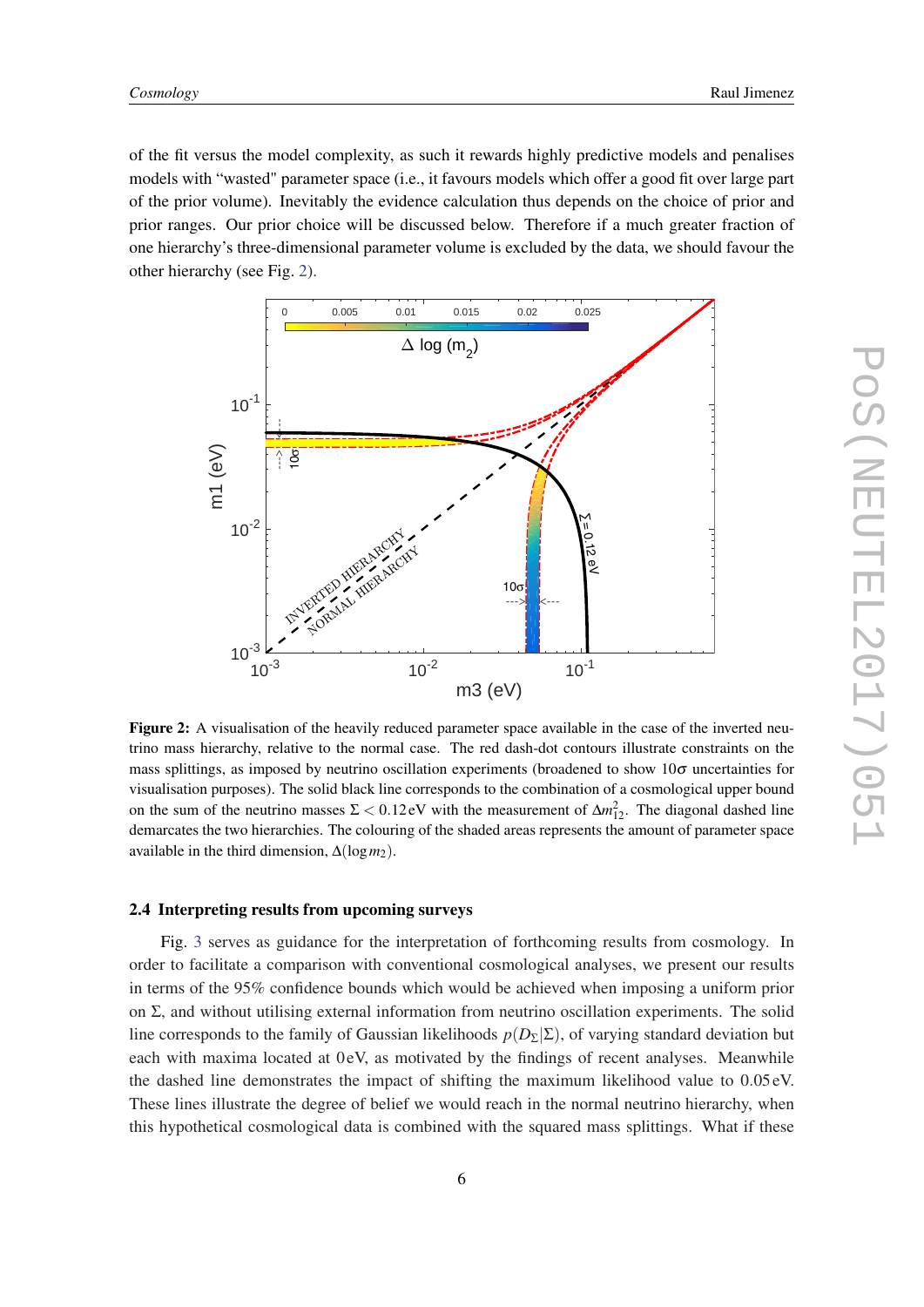<span id="page-7-0"></span>

**Figure 3:** Odds as a function of cosmological upper limits on the sum of neutrino masses  $\Sigma$ . The solid line corresponds to the (actual) case where the maximum of the  $\Sigma$  distribution is indistinguishable from zero. The dashed line correspond to a case where maximum of the  $\Sigma$  distribution is at 0.05 eV. Also indicated (vertical dotted lines) are the current limits from CMB and clustering of galaxies [[31\]](#page-9-0) or Lyman  $\alpha$  forest [[18\]](#page-9-0). Jeffreys' interpretation of the Bayes factor values are also reported.



Figure 4: The posterior distribution on the three individual masses, for the case of the normal hierarchy. To reach these constraints we utilise  $\Sigma < 0.12$  eV cosmological bound. The amplitudes of the distributions are rescaled for clarity.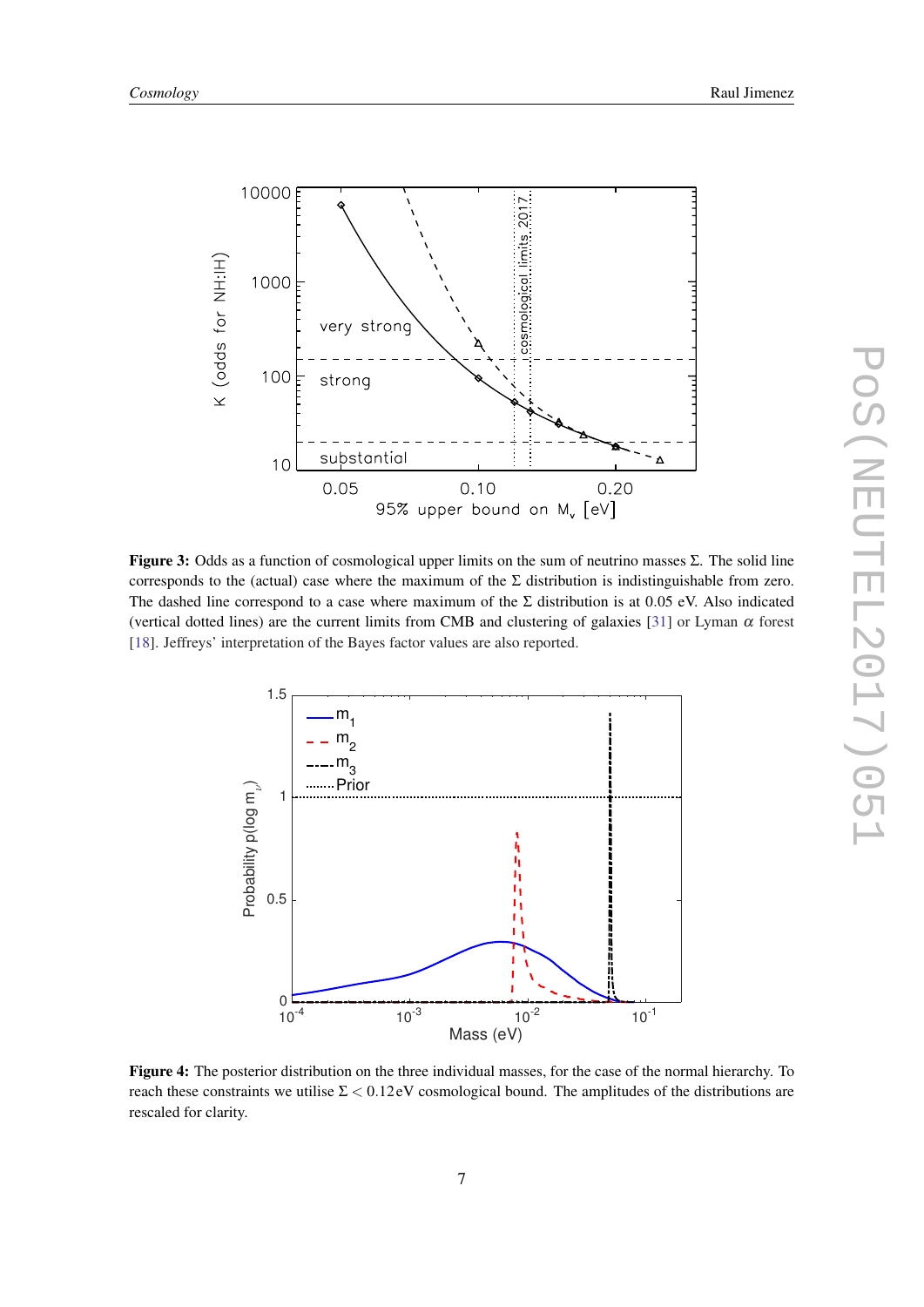<span id="page-8-0"></span>hypothetical future measurements provide instead a likelihood for Σ which is centred at a value close to the current 95% upper limit? In this case, if this value is e.g., 0.1 eV, the preference for normal hierarchy is much weaker but still a preference remains. For example for  $1-\sigma$  errors of  $\{0.005, 0.01, 0.025, 0.05\}$ eV corresponding to 95% upper limits of  $\{0.11, 0.12, 0.15, 0.2\}$ eV, one would obtain odds of  $\{3.7, 5.3, 11, 12\}$  to 1 in favour of NH.

#### 2.5 Constraints on the individual masses

Figure [4](#page-7-0) presents the posterior distributions on the three individual neutrino masses. In light of our findings in the previous section, here we only consider the normal hierarchy's contribution to the posterior. Unsurprisingly the lightest mass is the least well constrained, with a mild preference that it is not very far in log space from the other two masses. Meanwhile the two heavier masses,  $m_2$  and  $m_3$ , possess sharper but highly asymmetric posteriors. From these posterior distributions we may derive medians and credible intervals for each mass eigenstate, yielding  $m_1 = 3.80^{+26.2}_{-3.73}$  meV;  $m_2 = 8.8^{+18}_{-1.2}$  meV;  $m_3 = 50.4^{+5.8}_{-1.2}$  meV (95% CL).

Finally, the dotted horizontal line illustrates our belief in each of the masses before the data arrives. We stress that the difference between the prior and the posterior distribution is unequivocally driven by the data.

## 3. Implications in neutrino physics

The determination of the nature of neutrinos, whether Majorana or Dirac fermions, is a major long-term unsolved problem in particle physics, with double beta decay experiments being the most sensitive probes to solve this riddle. These experiments could prove the existence of a rare double beta decay of nuclei without neutrino emission, a decay which is mediated by the internal exchange of the light Majorana neutrinos (other beyond the standard model physics may also contribute to the decay). In the minimal case, the expected half-lives of neutrino-less double beta decays of nuclei depend on nuclear physics dynamics and on the neutrino mass scale and hierarchy. In fact, the neutrino mass hierarchy plays a key role in identifying the largest half-lives to be explored [?]. While it is true that, independently of the neutrino mass hierarchy, the discovery could be close to the upper bounds, for example  $10^{27}$  yr for Xe [[55\]](#page-10-0), the strong evidence for the normal neutrino mass hierarchy favours experimental techniques with potential to reach multi-ton active mass detectors and meet the requirements of very low background with, for example, topological signatures[\[56](#page-10-0), [57](#page-10-0)].

Neutrino mass hierarchy is among the physics goals of several proposed neutrino detectors [[58,](#page-10-0) [59](#page-10-0), [60](#page-10-0), [61](#page-10-0), [62\]](#page-10-0). Experiments with observables more sensitive to normal mass hierarchy are much more likely to yield a successful outcome.

Is there a means by which our conclusion can be evaded? One can always resort to invoking unknown systematics large enough to invalidate the observational data, or hoping that the LCDM cosmological model is wildly inaccurate, but these appear to be highly speculative escape routes.

### References

[1] G. Hinshaw *et al.* [WMAP Collaboration], Astrophys. J. Suppl. 208, 19 (2013)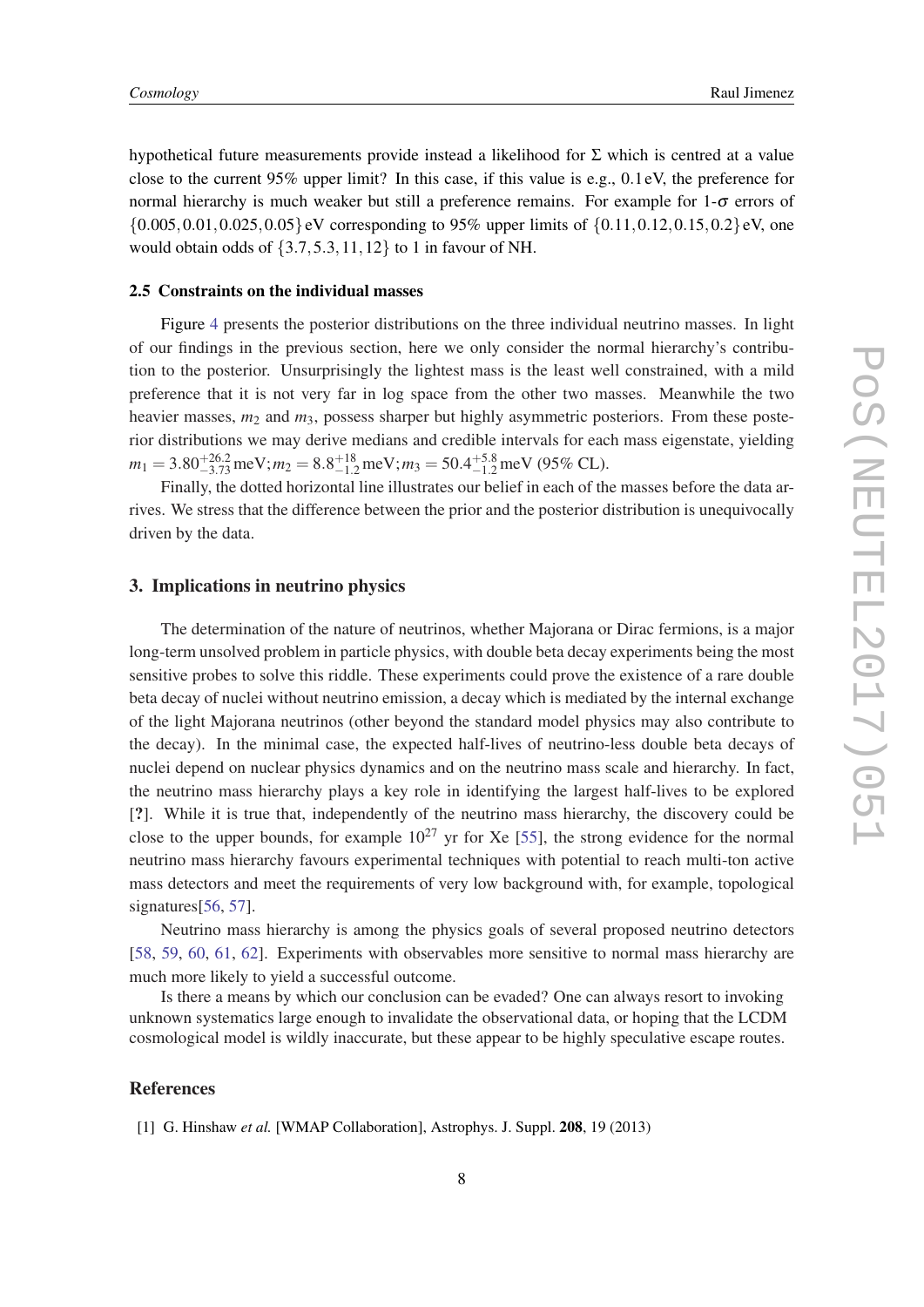- <span id="page-9-0"></span>[2] P. A. R. Ade *et al.* [Planck Collaboration],
- [3] L. Anderson *et al.* [BOSS Collaboration], Mon. Not. Roy. Astron. Soc. 441, no. 1, 24 (2014)
- [4] C. Blake *et al.*, Mon. Not. Roy. Astron. Soc. 418, 1707 (2011)
- [5] F. Beutler *et al.*, Mon. Not. Roy. Astron. Soc. 416, 3017 (2011)
- [6] M. Betoule *et al.* [SDSS Collaboration], Astron. Astrophys. 568 (2014) A22
- [7] M. Moresco *et al.*, JCAP 1208 (2012) 006
- [8] Moresco, M., Pozzetti, L., Cimatti, A., et al. 2016, JCAP, 5, 014
- [9] D. Parkinson *et al.*, Phys. Rev. D 86 (2012) 103518
- [10] S. Riemer-S£rensen, D. Parkinson and T. M. Davis, Phys. Rev. D 89 (2014) 103505
- [11] B. A. Reid *et al.*, Mon. Not. Roy. Astron. Soc. 404 (2010) 60
- [12] S. Alam *et al.* [SDSS-III Collaboration], Astrophys. J. Suppl. 219 (2015) 1, 12
- [13] Jee, M. J., Tyson, J. A., Hilbert, S., et al. 2016, ApJ, 824, 77
- [14] L. Van Waerbeke *et al.*, Mon. Not. Roy. Astron. Soc. 433 (2013) 3373
- [15] M. Kilbinger *et al.*, Mon. Not. Roy. Astron. Soc. 430 (2013) 2200
- [16] T. D. Kitching *et al.* [CFHTLenS Collaboration], Mon. Not. Roy. Astron. Soc. 442 (2014) 2, 1326
- [17] T. Abbott *et al.* [DES Collaboration], arXiv:1507.05552 [astro-ph.CO].
- [18] N. Palanque-Delabrouille *et al.*, JCAP 1511, no. 11, 011 (2015)
- [19] L. Samushia *et al.*, Mon. Not. Roy. Astron. Soc. 439 (2014) 4, 3504
- [20] F. Beutler *et al.* [BOSS Collaboration], Mon. Not. Roy. Astron. Soc. 443 (2014) 2, 1065
- [21] Cuesta, A. J., Niro, V., & Verde, L. 2016, Physics of the Dark Universe, 13, 77
- [22] W. Hu, D. J. Eisenstein and M. Tegmark, Phys. Rev. Lett. 80 (1998) 5255
- [23] J. Lesgourgues and S. Pastor, Phys. Rept. 429 (2006) 307
- [24] Gonzalez-Garcia, M. C., Maltoni, M., & Schwetz, T. 2016, Nuclear Physics B, 908, 199
- [25] R. Jimenez, T. Kitching, C. Pena-Garay and L. Verde, JCAP 1005 (2010) 035
- [26] W. H. Furry, Phys. Rev. **56**, 1184 (1939).
- [27] E. Majorana, Nuovo Cim. **14**, 171 (1937).
- [28] C. Carbone, L. Verde, Y. Wang and A. Cimatti, JCAP 1103 (2011) 030
- [29] B. Audren, J. Lesgourgues, S. Bird, M. G. Haehnelt and M. Viel, JCAP 1301 (2013) 026
- [30] M. C. Gonzalez-Garcia, M. Maltoni, and T. Schwetz, JHEP 11, 052 (2014), 1409.5439.
- [31] A. J. Cuesta, V. Niro, and L. Verde, Physics of the Dark Universe 13, 77 (2016), 1511.05983.
- [32] A. Osipowicz *et al.* (KATRIN) (2001), hep-ex/0109033.
- [33] B. Monreal and J. A. Formaggio, Phys. Rev. D80, 051301 (2009), 0904.2860.
- [34] P. J. Doe *et al.* (Project 8), in *Proceedings, Community Summer Study 2013: Snowmass on the Mississippi (CSS2013): Minneapolis, MN, USA, July 29-August 6, 2013* (2013), 1309.7093, URL https://inspirehep.net/record/1255861/files/arXiv:1309.7093.pdf.